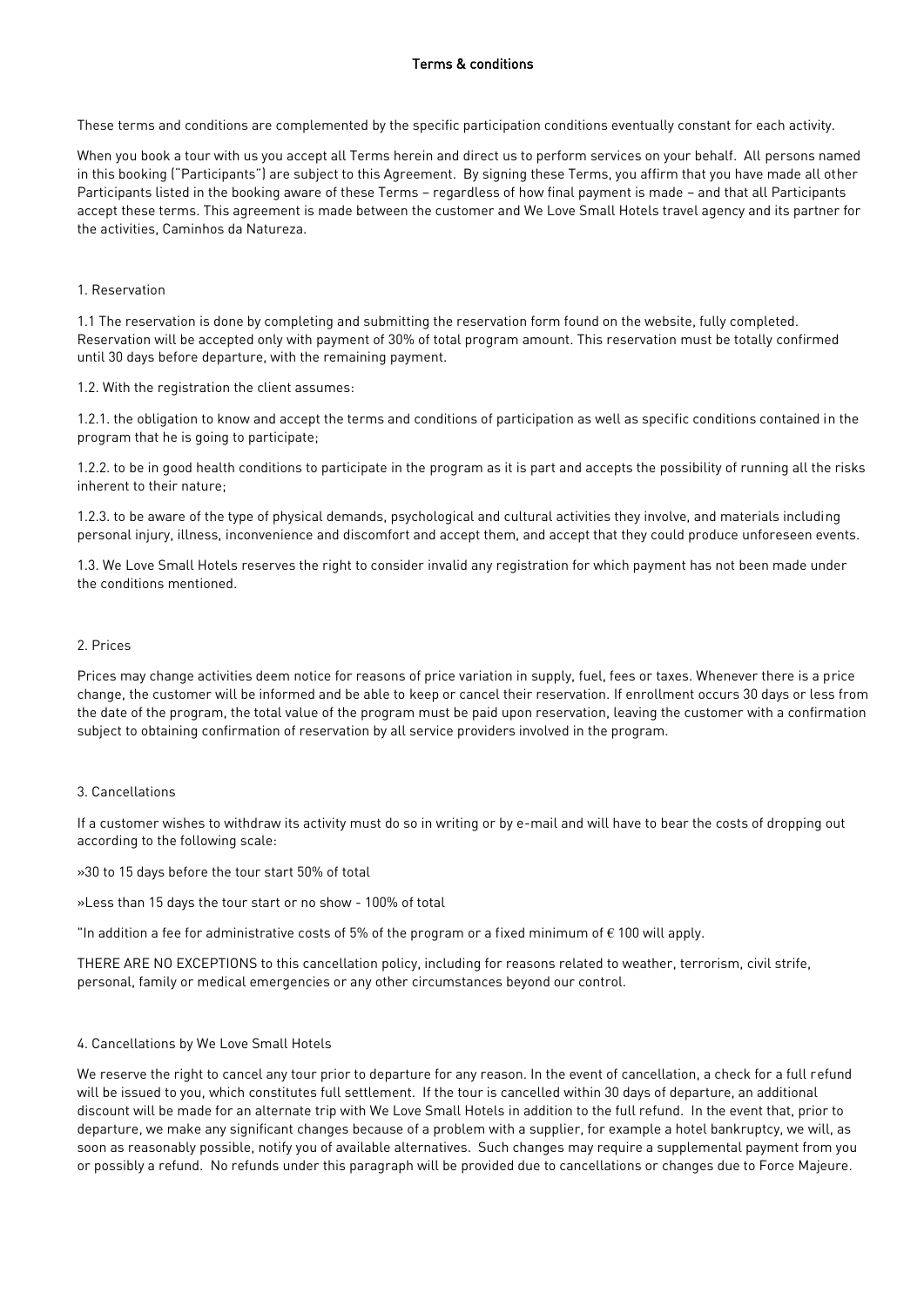# 5. Flexibility

You understand that the amenities, lodgings, type of transport, route, schedule, and itinerary may change without prior notice<br>due to local circumstances or events, which may include mechanical breakdown, flight cancellati  $\alpha$  dignutos worther berder species problems, and ether upforeseeable factors,  $\alpha$ disputes, weather, border crossing problems, and other unforeseeable factors.

# 6. Responsibilities during the tour

To part Date: It is your responsible for any located up to go at the departure city at the specific to go at the departure city at the specific to go at the specific to go at the specific to go and time. We are well as  $\$ departures due to cancelled or missed flights, changed flights, changed flights, changed flights, changed flights, or early or early late arrivals, or early late arrivals, or early late arrivals, or early late arrivals, or departures.

Compliance with Local Laws and Tour Etiquette: Your additional responsibilities include, but are not limited to, strictly and if on a quided trip following the suggestions and advice of the quide. and if on a guided trip following the suggestions and advice of the guide.

# 7. Degree of difficulty

It is the customer's responsibility to verify the degree of difficulty of the program that fits and whether it is appropriate to their<br>capacities. We Love Small Hotels clarifies all the doubts and questions during the appl the fact that the participant does not have the skills or physical condition to complete the activity. the fact that the participant does not have the skills or physical condition to complete the activity.

# 8. Security

We have always the first priority the safety of all persons involved in its activities, clients, guides or anyone who assists in<br>organizing the activity. The equipment used in the activities of We Love Small Hotels and its organizing the activity. The equipment used in the activities of We Love Small Hotels and its partner Caminhos da Natureza is approved and when the work requires is provided specific personal protective equipment.

## 9 Accommodation

The lodgings suggested by We Love Small Hotels are carefully chosen according to the characteristics of prepared routes and<br>are chosen based on proximity of the route, often the only option available. We favour sites that atmosphere, either by location, comfort, friendliness of the owners, or the rustic way they integrate into the landscape in order to provide a pleasant stay, adequate rest and activity. However this is not always possible and sometimes to maintain the integrity of the route turn to private housing, shelters, campsites or hotels. Whenever possible avoid the passage and stay in places where tourism is massive demand. It is intended that any accommodation quarantee minimum services such as: Bathing places where to make that where the skin terminism is demand that along defined  $\frac{1}{2}$ with minimum health, hot water, breakfast service, breakfast service, beds equipped with clean clean clean clean

# 10. Food

We chose the best and most typical restaurants along the places where we spend thinking about the gastronomic satisfaction of<br>our customers, either inside the chosen hotels / b&B's or in the local restaurants. During the a chosen typical cafes or restaurants where we can indulge ourselves with the specialties of the region. If there is any specific chosen typical capacity where we can induce the region of the special capacity we can estimate the region. If there is any specific we we can estimate the region of the region of the region. If there is any specific we wan need / restriction in your diet let us know when you confirm the trip so that we can satisfy you better.

# 11. Logistics Support

Is the transport of baggage between the client's accommodation at the end of one stage and the following, are defined as<br>activities that include this service. The customer must have the luggage ready before starting your s Hotels undertakes to put it in the accommodation available in accordance with the following itinerary. We Love Small Hotels recommends that this never put in the luggage transport values such as money, credit cards, personal documents (identity card, airline tickets, etc.). Or any other document that its loss can lead to complications in the normal course of the journey. We Love Small Hotels is not responsible for failure by the client of this recommendation nor can be held responsible. The client  $\frac{1}{\sqrt{2}}$  and  $\frac{1}{\sqrt{2}}$  is not responsible for  $\frac{1}{\sqrt{2}}$  and  $\frac{1}{\sqrt{2}}$  recommendation nor can be held responsible. The comment of this recommendation is the commendation is the commendation of the commendation must inform organization if he has some object fragile and pack it properly.